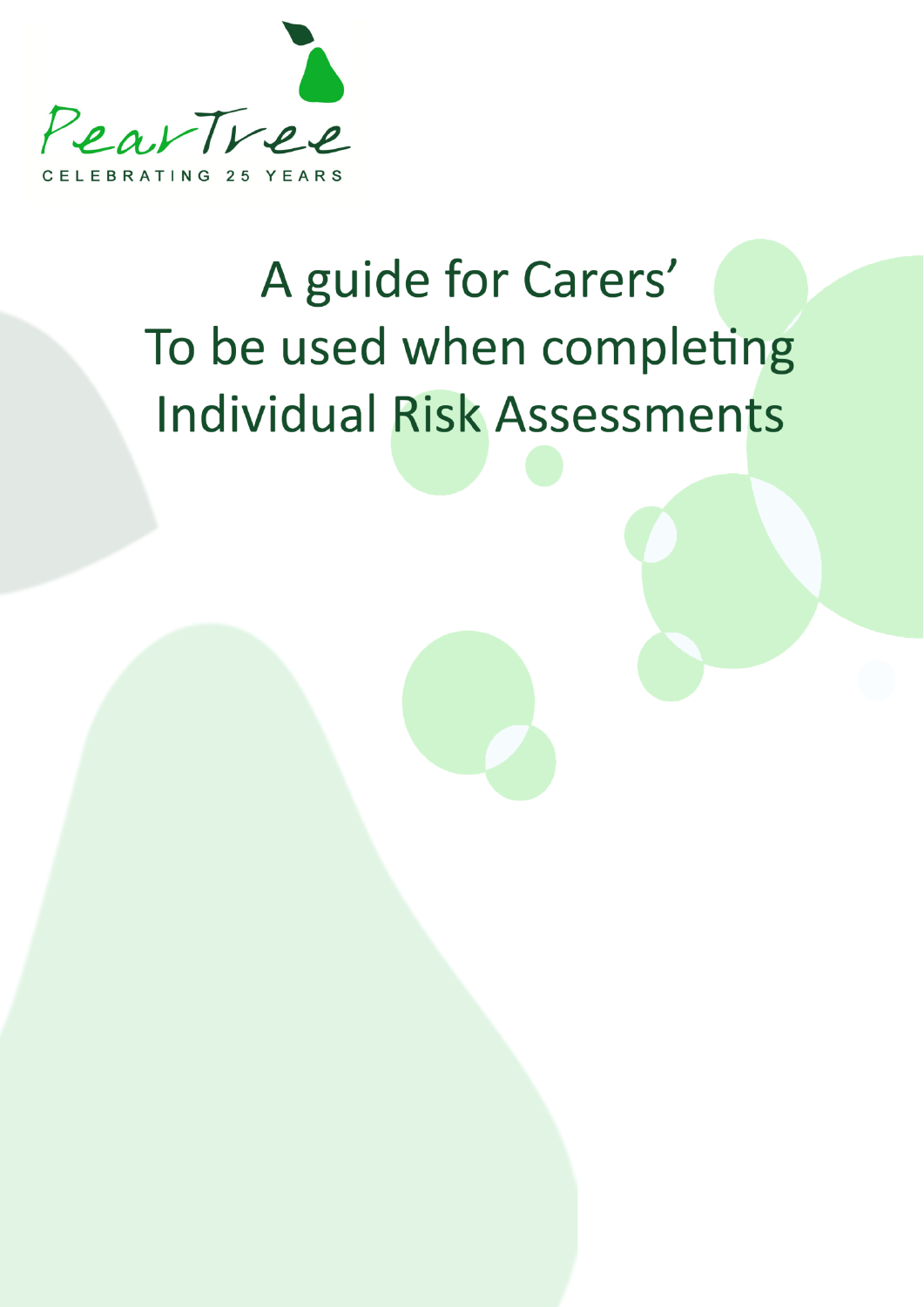# **Risks to Child:**

# **1. Risk of Harm as a result of lack of ability when independent of carer out of the home.**

This issue asks us to consider the ability of the young person experiencing life outside of the home in an unsupervised capacity and the risks that they may encounter even within the immediate vicinity of the home or in the geographical area the child may come into contact with. This may take on board specific issues within specific homes e.g. the proximity to the town centre or main road etc. The most obvious risks initially being the child's ability to cross a road safely, their awareness of the environment and their ability to return safely, their understanding of how to be able to appropriately ask for directions or to get help should a situation arise, where for some reason they are unable to find their own way home.

#### **Low Risk**

This would describe a young person who was quite competent at getting to and from town safely, perhaps may be able to use public transport, have the communication skills to be able to find directions, appropriate routes for public transport etc, fully aware of how to cross a road safely and able to maintain concentration during such times so as it is unlikely to encompass difficulties.

# **Medium Risk**

This would describe a young person who has the above skills particularly in relation to being able to cross the road safely, however is sometimes forgetful, tends to loose concentration on occasions where the level of risk is considered to be acceptable and evidence does not suggest that it is justifiable not to allow unsupervised time but that specific advice should be given on how far they may be able to go, when they should be returning, by what route, with whatever necessary precautions.

#### **High Risk**

This would describe a young person who if allowed to go out of home in an unsupervised capacity, is most likely to experience difficulties that may result in harm, or injury due to not possessing the skills outlined above. **GREEN:** Staff to be aware.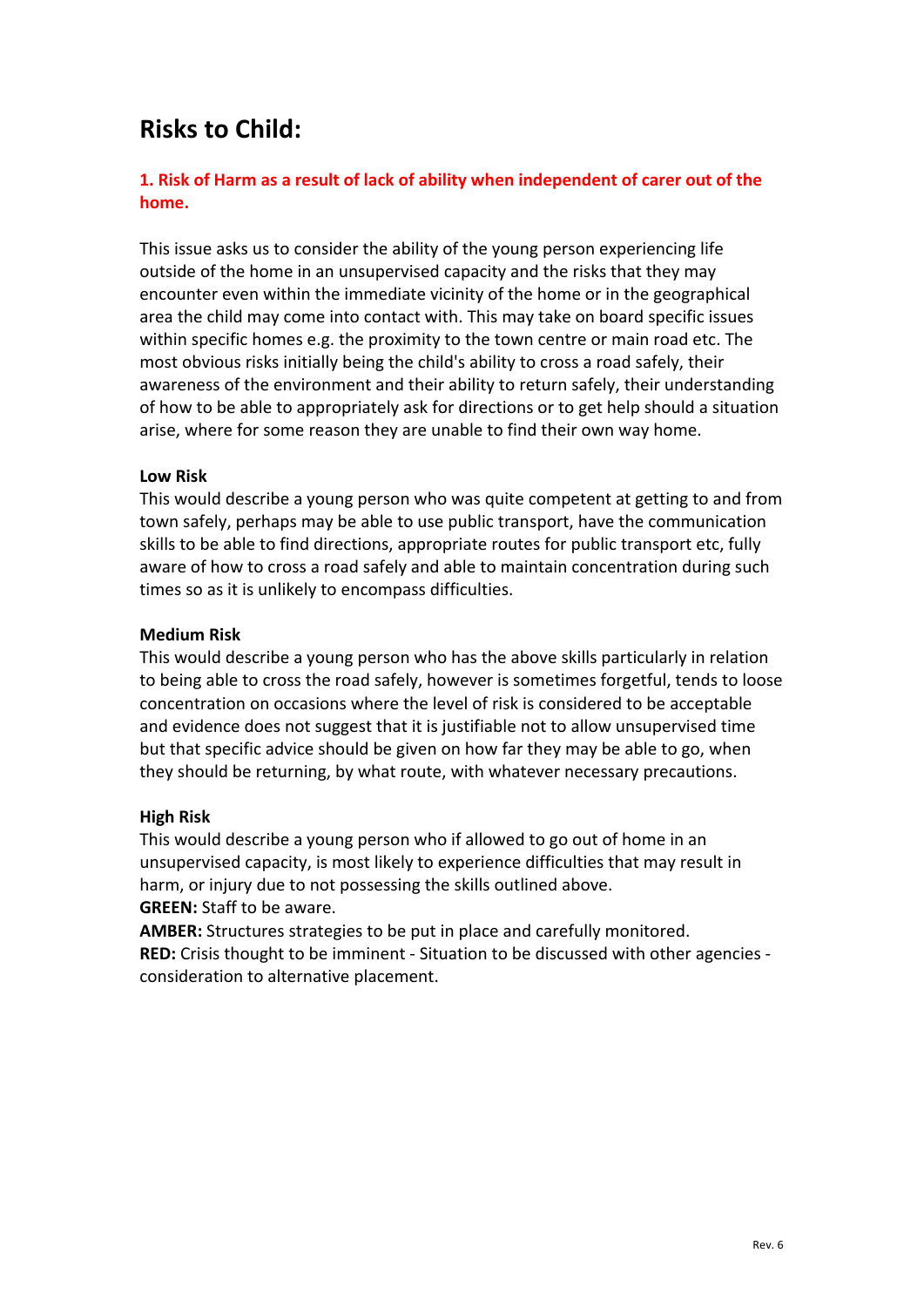# **2. Risk of being sexually abused within the home.**

The key questions in this area are identified in the risk assessment format. The most significant is number (4) as young people may be sexualised with each other, which is inappropriate and requires work and attention but the issue becomes abusive if there is an unbalance of power.

#### **Low Risk**

This describes the young person where there is no evidence that this kind of situation may occur if they are in an unsupervised capacity.

#### **Medium Risk**

This describes the young person who may have displayed this kind of behaviour in the past but where it is thought that progress has been made in this area, and positive evidence of a contradictory nature applies that there is every likelihood that this would not be relevant and is thought worthwhile allowing the young person the opportunity to be independent, to continue to build on their skills as and when appropriate, but should be carefully monitored by those responsible for their care.

#### **High Risk**

This describes the young person who it is thought when left in an unsupervised capacity is likely to experience the kind of difficulty described above within a short period of time

**GREEN:** Staff to be aware.

**AMBER:** Structures strategies to be put in place and carefully monitored.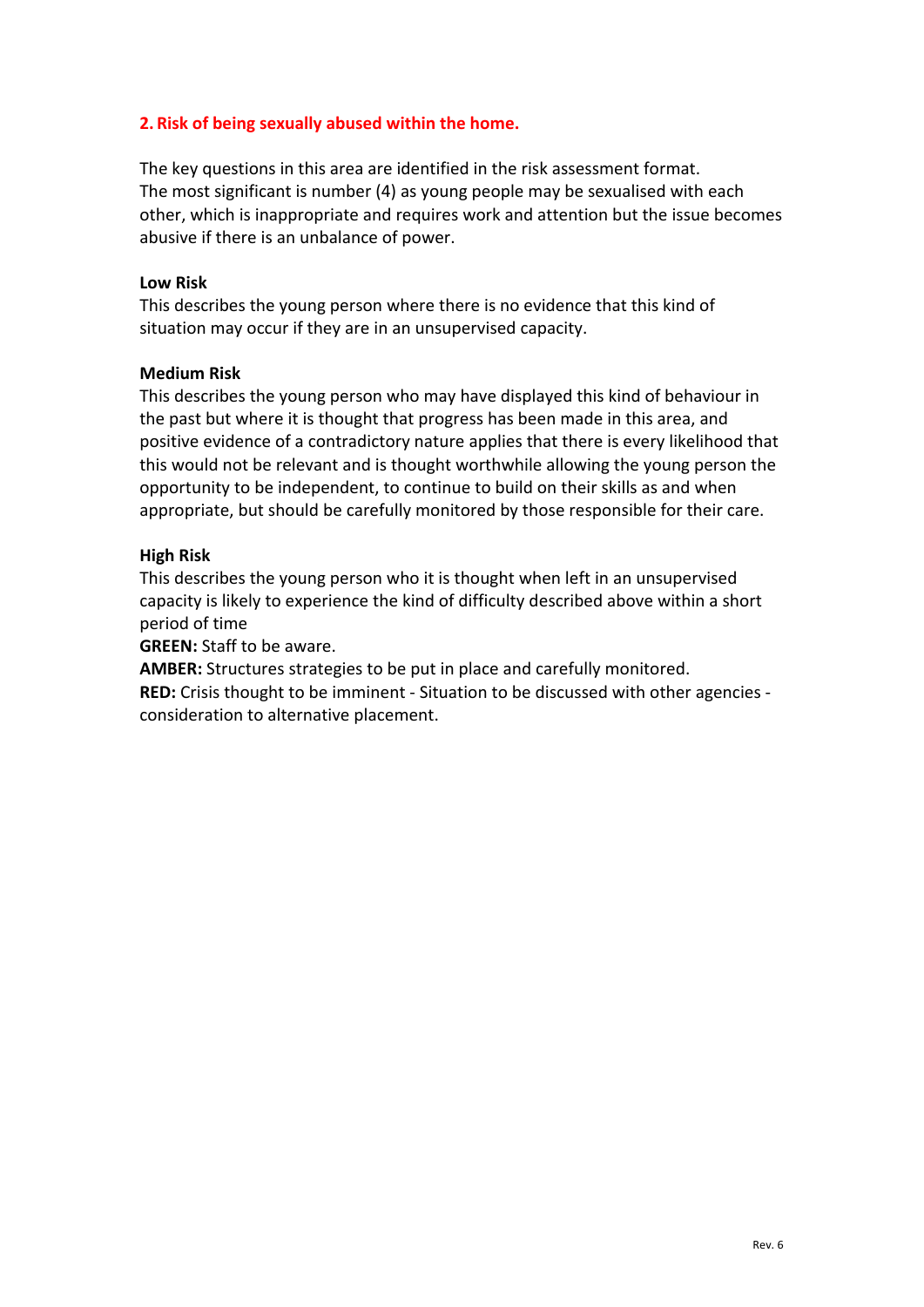# **3. Risk of being sexually abused within the school environment.**

The key questions in this area are identified in the risk assessment format. The most significant is number (4) as young people may be sexualised with each other, which is inappropriate and requires work and attention but the issue becomes abusive if there is an unbalance of power.

#### **Low Risk**

This describes the young person where there is no evidence that this kind of situation may occur if they are in an unsupervised capacity.

#### **Medium Risk**

This describes the young person who may have displayed this kind of behaviour in the past but where it is thought that progress has been made in this area, and positive evidence of a contradictory nature applies that there is every likelihood that this would not be relevant and is thought worthwhile allowing the young person the opportunity to be independent, to continue to build on their skills as and when appropriate, but should be carefully monitored by those responsible for their care.

#### **High Risk**

This describes the young person who it is thought when left in an unsupervised capacity is likely to experience the kind of difficulty described above within a short period of time

**GREEN:** Staff to be aware.

**AMBER:** Structures strategies to be put in place and carefully monitored.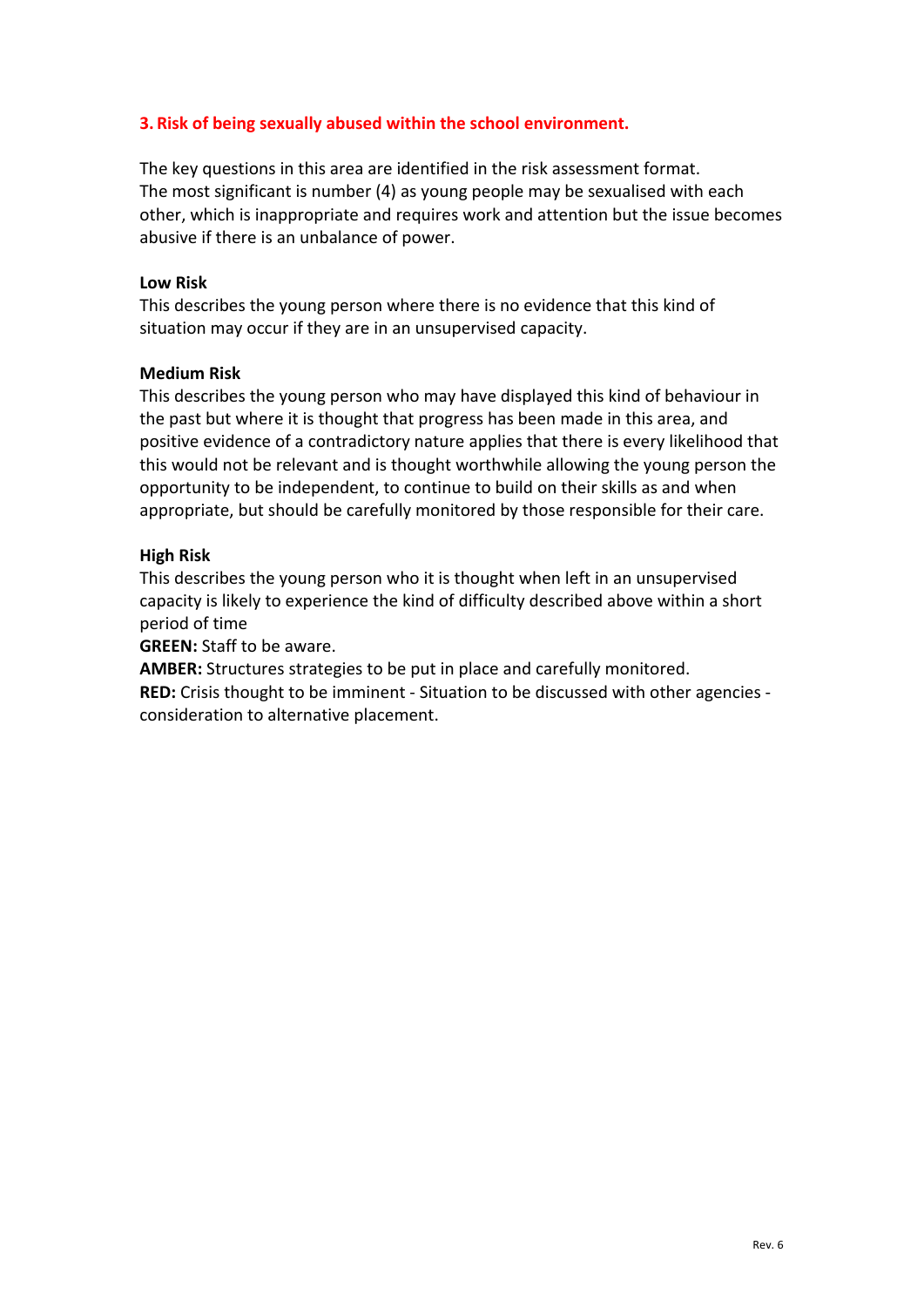# **4. Risk of inappropriate sexualised behaviour within the home.**

The key questions in this area are identified in the risk assessment format. The most significant is number (4) as young people may be sexualised with each other, which is inappropriate and requires work and attention but the issue becomes abusive if there is an unbalance of power.

#### **Low Risk**

This describes the young person where there is no evidence that this kind of situation may occur if they are in an unsupervised capacity.

#### **Medium Risk**

This describes the young person who may have displayed this kind of behaviour in the past but where it is thought that progress has been made in this area, and positive evidence of a contradictory nature applies that there is every likelihood that this would not be relevant and is thought worthwhile allowing the young person the opportunity to be independent, to continue to build on their skills as and when appropriate, but should be carefully monitored by those responsible for their care.

#### **High Risk**

This describes the young person who it is thought when left in an unsupervised capacity is likely to experience the kind of difficulty described above within a short period of time

**GREEN:** Staff to be aware.

**AMBER:** Structures strategies to be put in place and carefully monitored.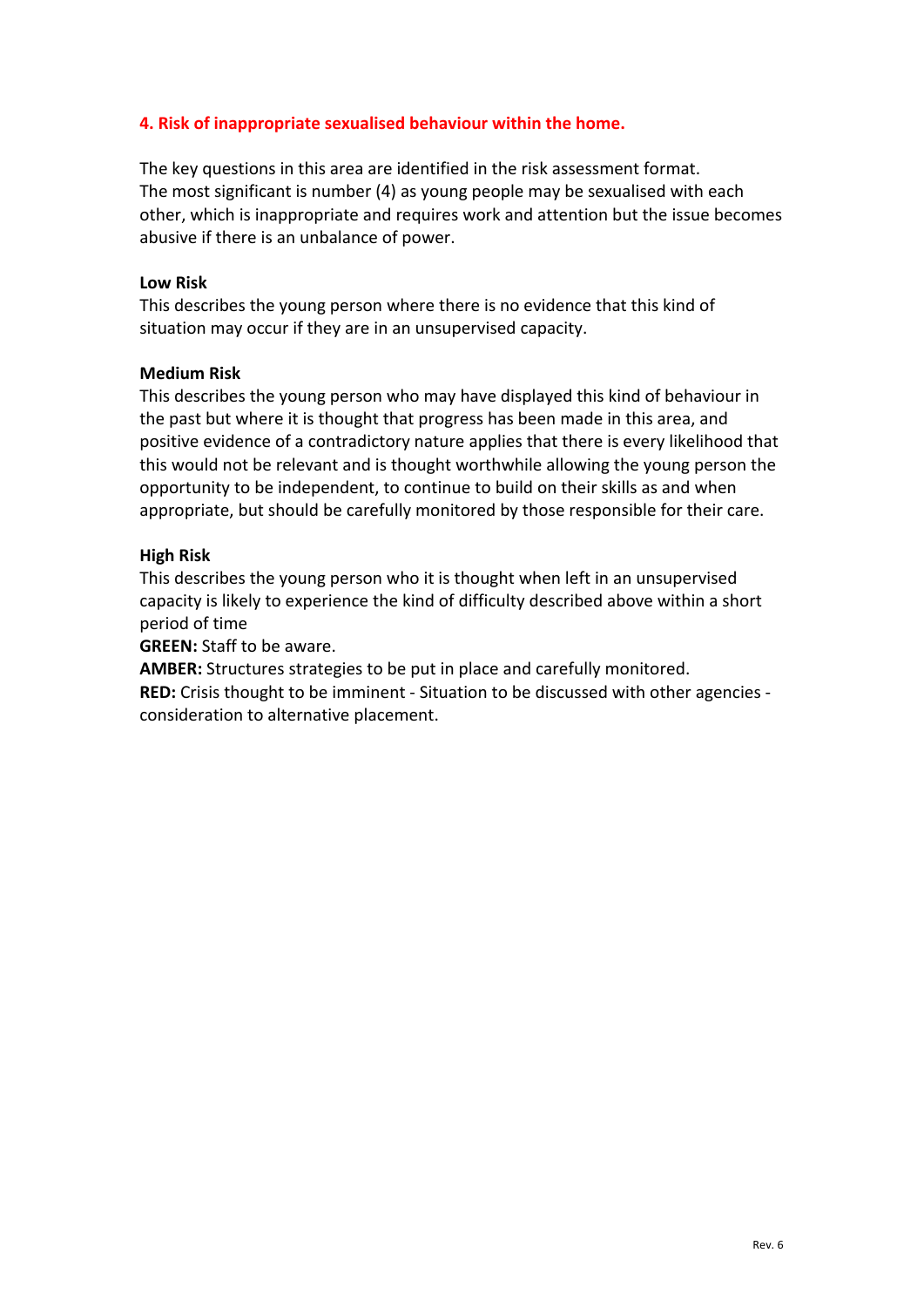# **5**. **Risk of being physically abused within the home.**

The key questions in this area are identified in the risk assessment format. The most significant is number (4) as young people may be physical with each other, which is inappropriate and requires work and attention but the issue becomes abusive if there is an unbalance of power, distress and/or injury.

#### **Low Risk**

This describes the young person where there is no evidence that this kind of situation may occur if they are in an unsupervised capacity.

#### **Medium Risk**

This describes the young person who may have displayed this kind of behaviour in the past but where it is thought that progress has been made in this area, and positive evidence of a contradictory nature applies that there is every likelihood that this would not be relevant and is thought worthwhile allowing the young person the opportunity to be independent, to continue to build on their skills as and when appropriate, but should be carefully monitored by those responsible for their care.

#### **High Risk**

This describes the young person who it is thought when left in an unsupervised capacity is likely to experience the kind of difficulty described above within a short period of time

**GREEN:** Staff to be aware.

**AMBER:** Structures strategies to be put in place and carefully monitored.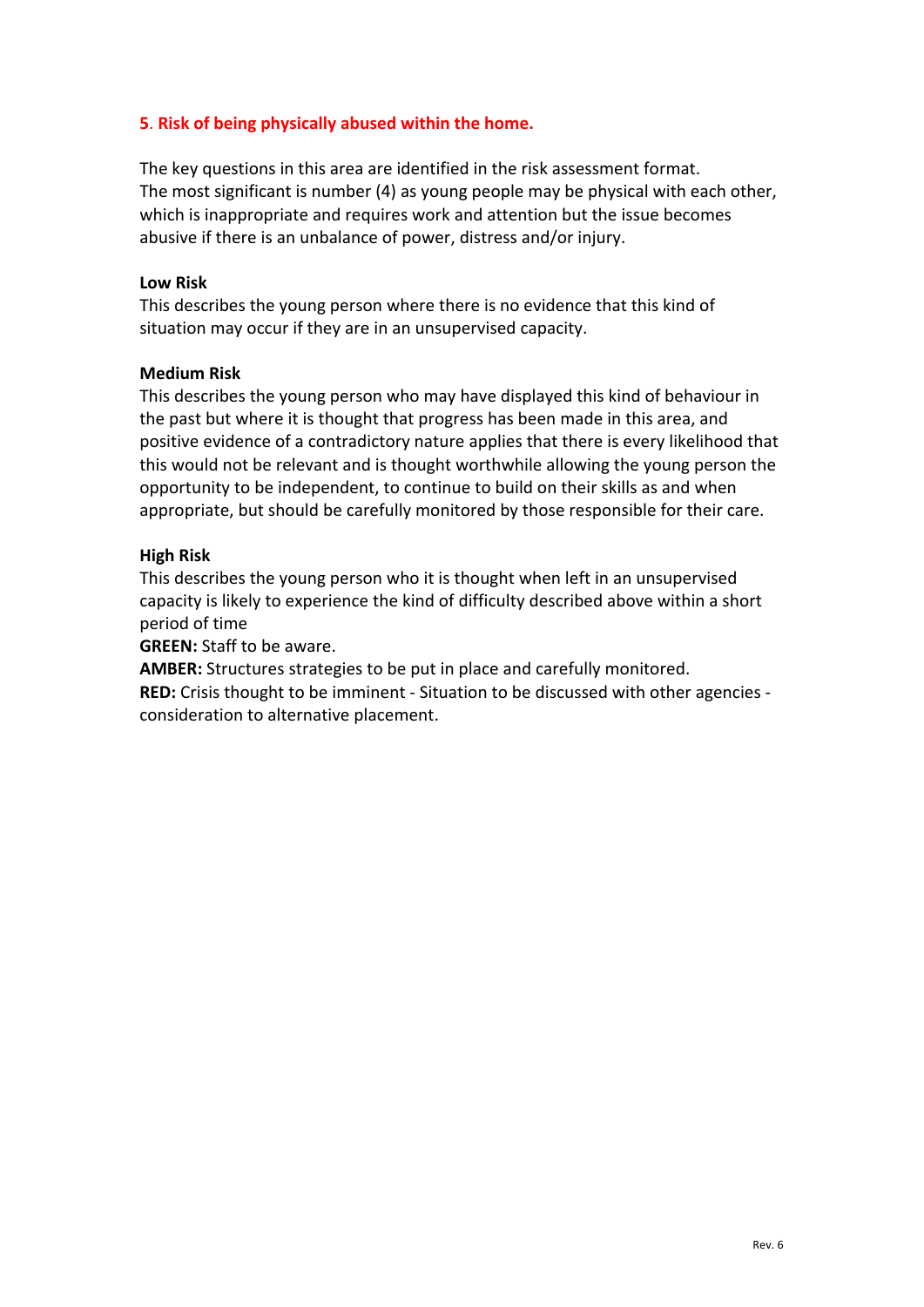# **6. Risk of being victimised/bullied by other children/adults in the communityunaware of stranger danger or desire to be victimised by the community**

This issue asks us to consider the risks attached to a young persons behaviour that may come about by attracting attention to themselves, placing themselves in vulnerable situations and perhaps encouraging hostility from a community by inappropriate behaviour, staring, shouting, abusive language. Unaware of their own personal presence when trying to attach to a group of young people, lack of social skills in this area that would lead to that young person attracting unnecessary and undesirable attention to themselves.

#### **Low Risk**

This would describe a young person who has the social skills and abilities to be able to mix appropriately with new groups of people in a variety of settings. They are aware of when it is appropriate to try and make friends, and when it is appropriate to be aware of stranger danger, demonstrate the ability to try to make themselves fit into a community and possibly be even rewarded or promoted within that community.

#### **Medium Risk**

This would describe a young person who is striving to achieve the above qualities but less able in some areas. Who may find some difficulty in appropriate interactions, may on occasions attract unnecessary attention to themselves and on some occasions may not have a clear enough understanding of relationships with other adults in different contexts that indicates that more work needs to be done on stranger danger. However there will be insufficient evidence to suggest that precautions needed to be taken that would result in a young person being unable to experience independence within a community whereby they may not be able to obtain the skills necessary to achieve the above qualities as mentioned under low risk category.

#### **High Risk**

This describe a young person whose behaviour would immediately attract inappropriate attention by either other children or adults whose awareness of adults and other young people in different contexts would be insufficient to modify their own behaviour and whose inabilities to recognise stranger danger would likely lead them into and possible harm in any given period of time.

**GREEN:** Staff to be aware.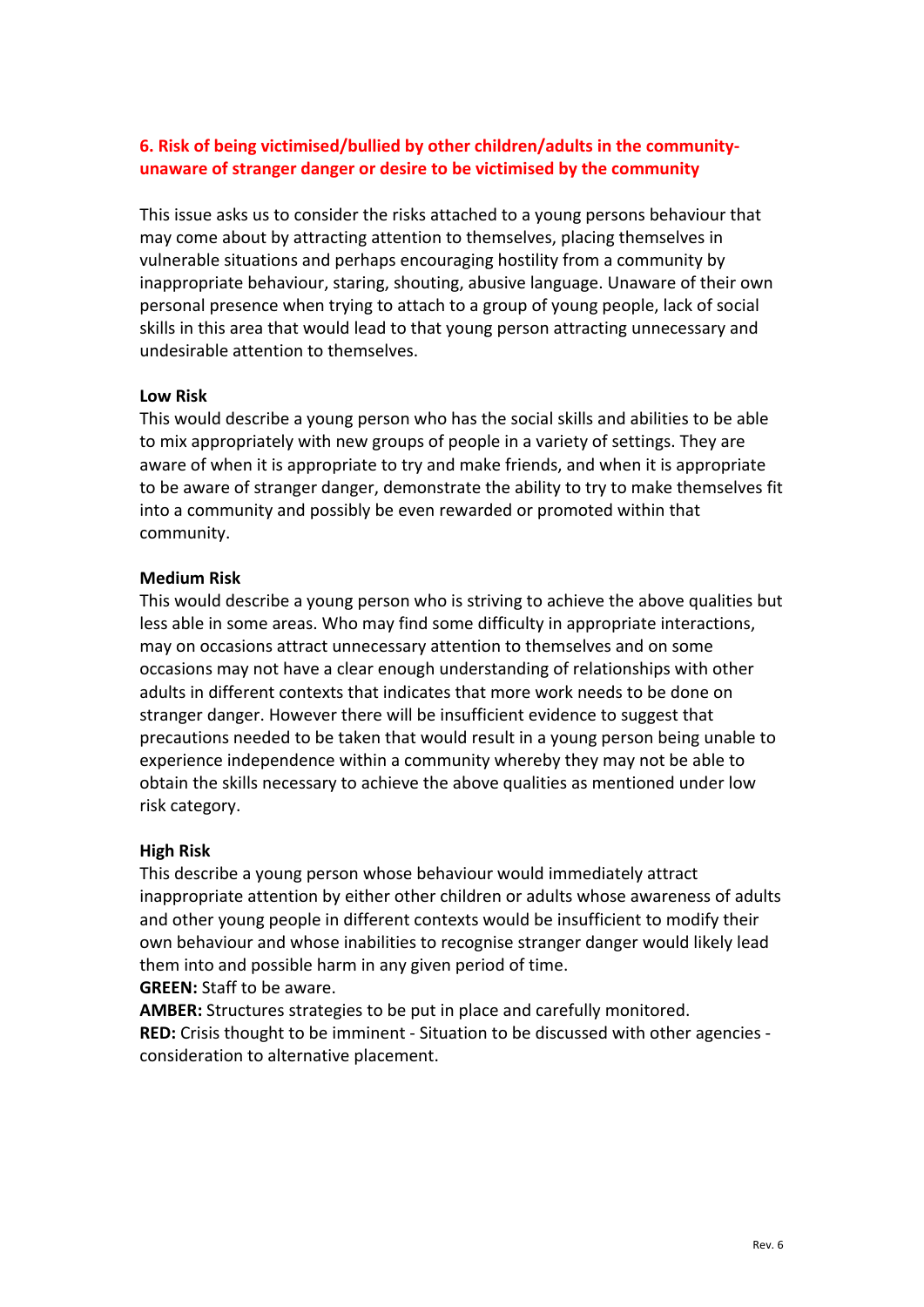# **7. Risk of self harm - either within our home or when independent of carers**.

Any actions that may cause physical injury. Examples:-

- Scratching
- Cutting
- Tie ligatures
- Overdose
- Suicide attempt
- Alcohol/Substance abuse
- Failure to take medication or basic health care

# **Low Risk**

This describes the young person where there is no evidence of self-harming behaviours either within or outside of the home.

# **Medium Risk**

This describes a young person who may have experienced or displayed self harming behaviours at various points of time due to distressing experiences but as a result of a change in circumstances or overcoming previous difficulties, these issues are not thought to be constantly prevalent but may require careful monitoring.

# **High Risk**

This would describe a young person whom it is likely in an unsupervised capacity may indulge in self harming behaviour in one form or another. **GREEN:** Staff to be aware.

**AMBER:** Structures strategies to be put in place and carefully monitored.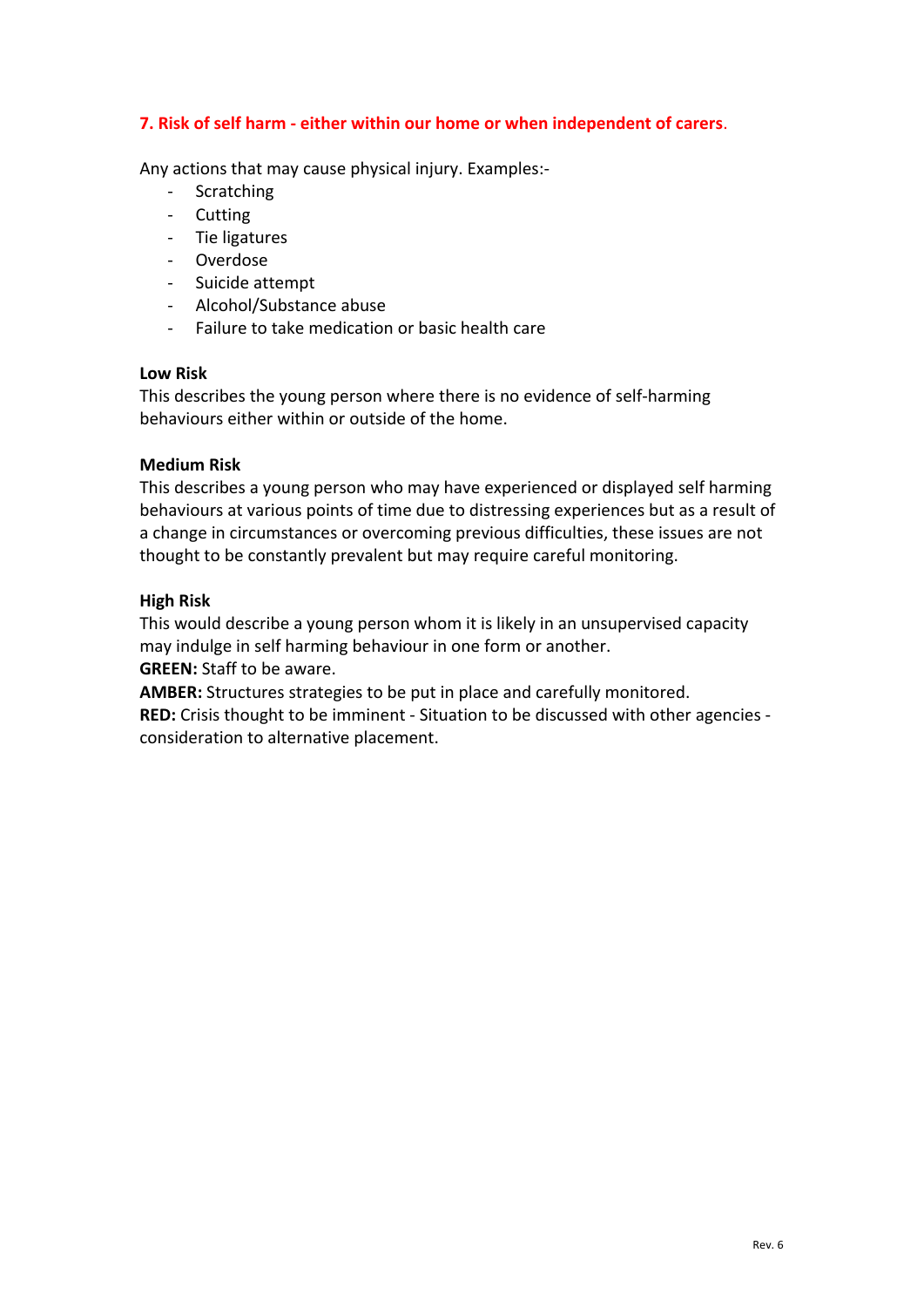**8. Risk of sexual exploitation, returning to potential abuse- to previously known adults or to frequent areas where child/young person would be identifiable as familiar with sexual abuse (sexual exploitation).**

This describes the young person who in an unsupervised capacity may make efforts to return to adults who may have been involved in previous abusive situations, or a young person who may seek out places within the community or wider geographical area that may be frequented by adults that may be abusive to them. The young person may not perceive the relationship as abusive and may believe it to be a 'worthwhile relationship'. Key indicators would be receiving money or gifts that cannot be accounted for, from known or unknown others.

#### **Low Risk**

This describes the young person where there is no evidence that this kind of situation may occur if they are in an unsupervised capacity.

#### **Medium Risk**

This describes the young person who may have displayed this kind of behaviour in the past but where it is thought that progress has been made in this area, and positive evidence of a contradictory nature applies that there is every likelihood that this would not be relevant and is thought worthwhile allowing the young person the opportunity to be independent, to continue to build on their skills as and when appropriate, but should be carefully monitored by those responsible for their care.

#### **High Risk**

This describes the young person who it is thought when left in an unsupervised capacity is likely to experience the kind of difficulty described above within a short period of time

**GREEN:** Staff to be aware.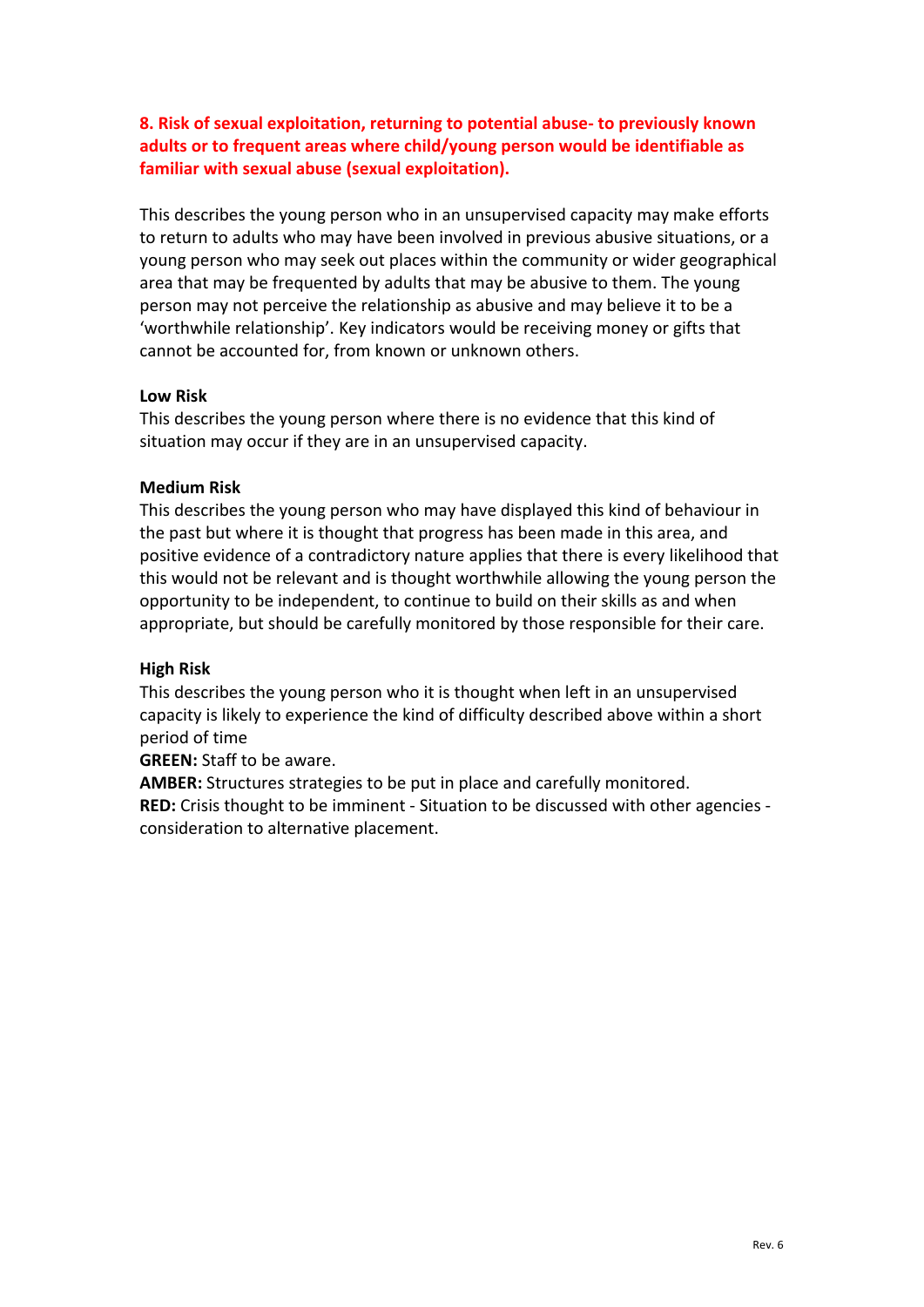# **9. Risk of being cyber bullied, groomed or victimised by other children/adults in the community - through use of the internet or mobile phones**

This issue asks us to consider the risks attached to a young person's behaviour that may come about by a young person attracting attention to themselves; placing themselves in vulnerable situations and perhaps encouraging negative attention from an individual or individuals through inappropriate behaviour; abusive language; unaware of their own personal vulnerability when trying to attach to a group of young people; lack of social skills in this area or a young person who may seek out sites within the internet that may be frequented by adults who may be abusive to them and where he or she is aware that they would be identified as being extremely vulnerable and likely to experience further abuse and or sexual exploitation.

#### **Low**

This would describe a young person for whom there is no evidence of this kind of behaviour being relevant.

#### **Medium**

This describes a young person who has, or may have experienced victimisation at various points in time and suffered distressing experiences, but as a result of a change in their behaviours or overcoming previous difficulties or increased knowledge, these issues are not thought to be constantly prevalent but may require careful monitoring.

#### **High**

This would describe a young person who if allowed to use the internet or mobile phone in an unsupervised capacity, is most likely to experience difficulties that may result in putting themselves at risk due to not possessing the necessary selfprotection skills.

**GREEN:** Staff to be aware.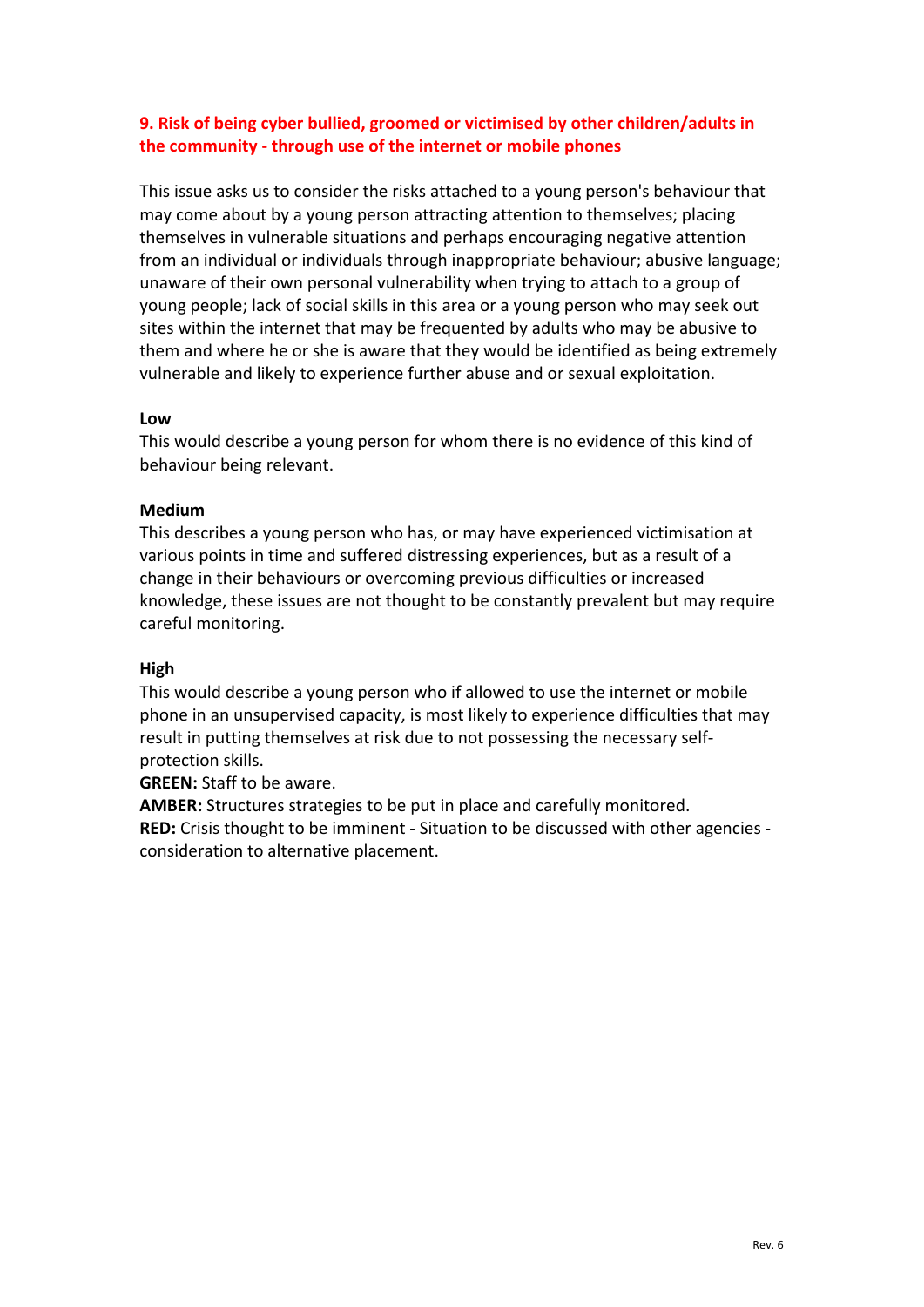# **Risk From Child:**

# **10. Risks of physically assaulting children/young people in the home**

This describes a young person who may physically punch, kick or attack a child in the home. These incidents are beyond lashing out or bouncing off other children out of frustration or expected physical interaction; and demonstrate the intention to harm others.

# **Low Risk**

This would describe a young person to whom there is no evidence that this kind of behaviour would be prevalent, there has been no incidents of this nature for some time and it is thought most unlikely that this would be unlikely to happen.

# **Medium Risk**

This would describe a young person whom this behaviour might have been relevant in the past but who has demonstrated that they are making good progress in this area and there have been no incidents recently and whilst staff are aware of the potential risk it is thought unlikely to be prevalent.

# **High Risk**

This would describe a young person for whom there have been recent incidents of this nature and it is thought that in an unsupervised capacity that this behaviour would be prevalent within a short space of time

**GREEN:** Staff to be aware.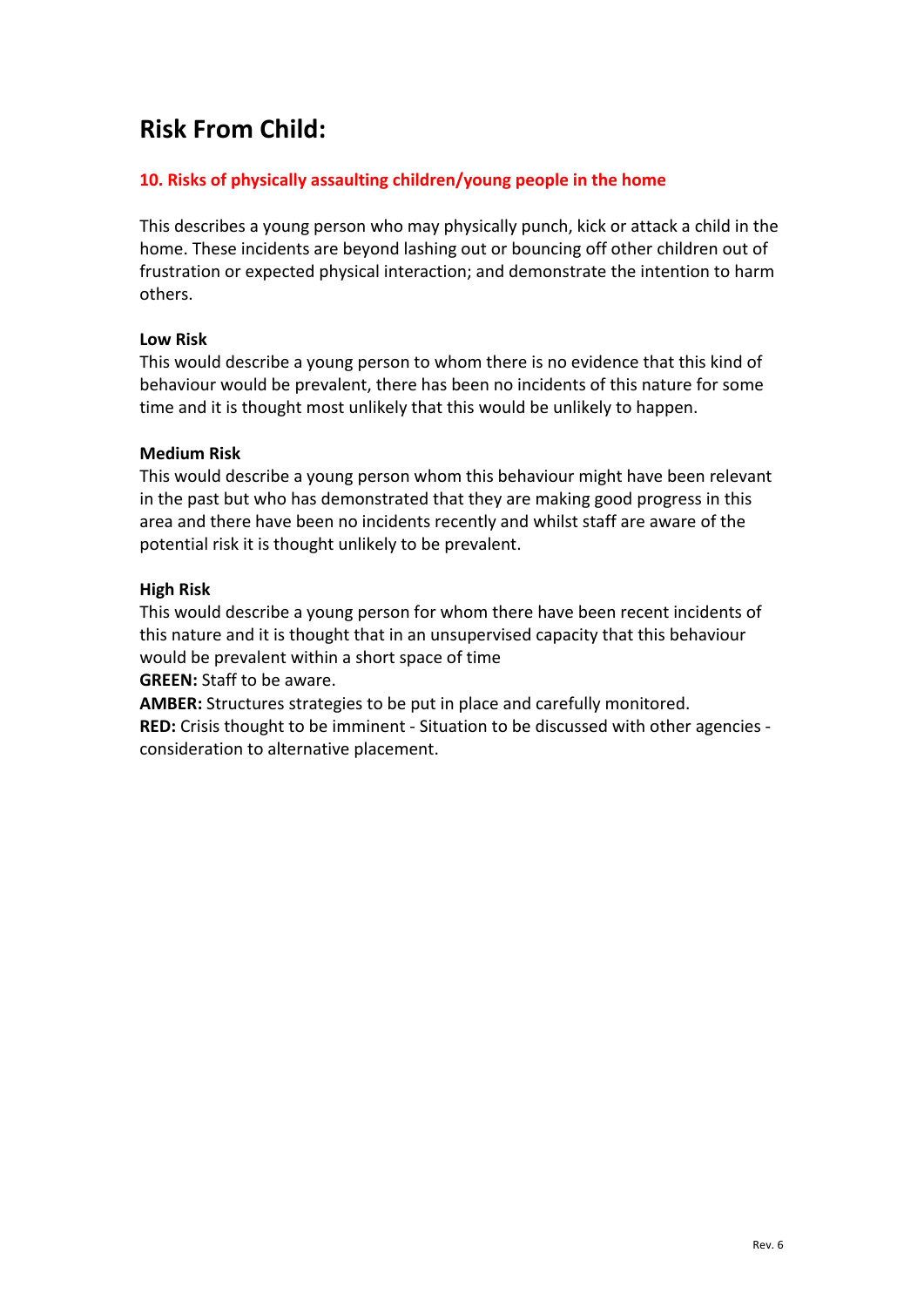# **11. Risk of physical assault on carers**

This describes a young person who may physically punch, kick or attack a member of staff working for Pear Tree or carers looking after that particular child in another context i.e. teacher, instructor, support worker etc. The issue of assault describes an incident that is beyond a child lashing out with frustration where it is thought injury may occur as a result of their behaviour.

#### **Low Risk**

This describes a young person for whom there is no evidence to suggest that this kind of behaviour is likely.

#### **Medium Risk**

This would describe a young person to who this kind of behaviour may have been relevant in the past but has demonstrated that they are making good progress and positive steps towards this issue not being prevalent.

#### **High Risk**

This would describe a young person to who it is likely that this issue may be of concern, there have been recent incidents and it is thought that future occurrences are likely.

**GREEN:** Staff to be aware.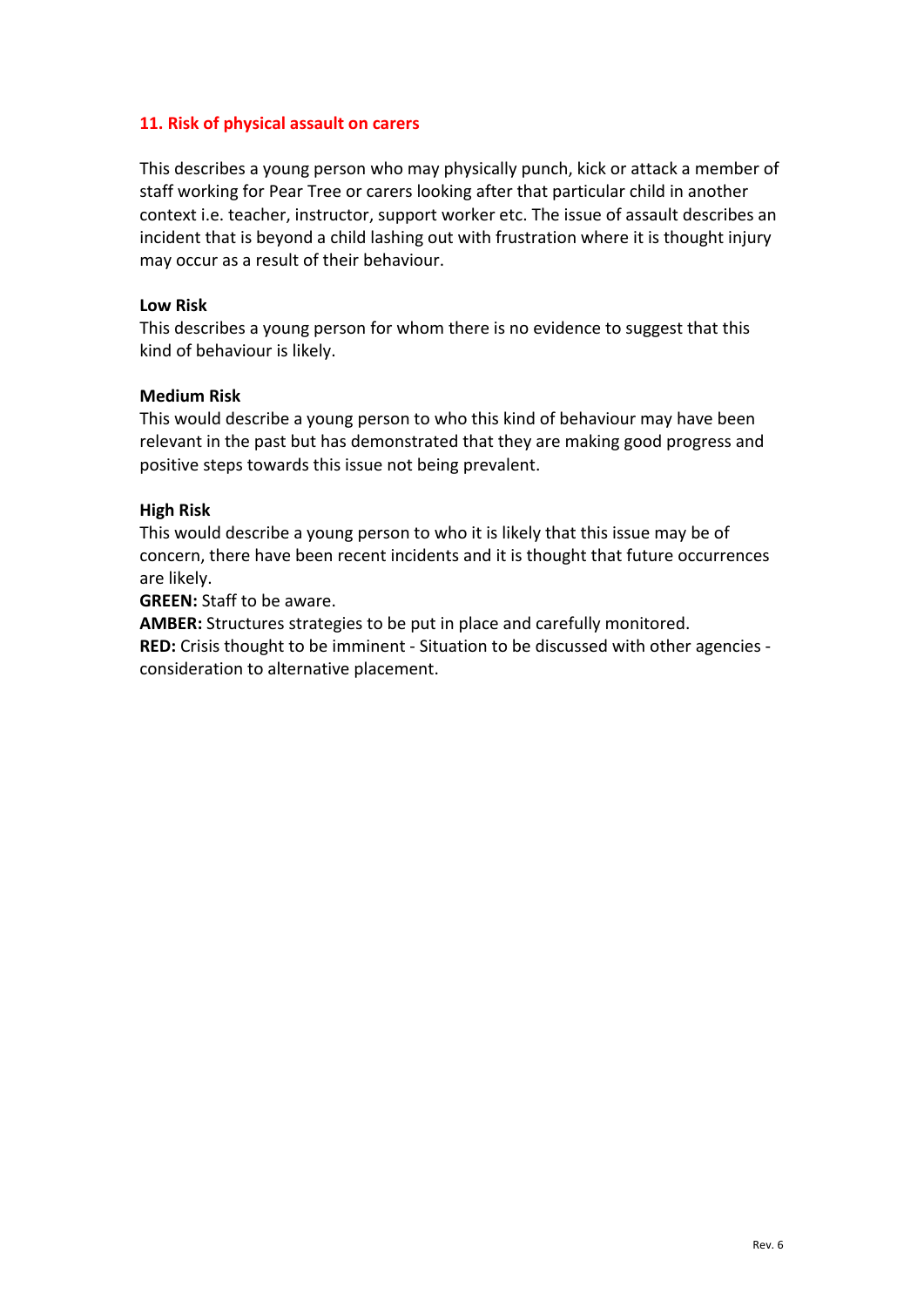**12. Risk of physically assaulting other children - in the community, peers, in a particular group or independent activity- unable to control temper in any given situation.**

This describes a young person who is unable to control their temper who may present the risk of physically harming other children or adults in the community.

#### **Low Risk**

This describes the young person for whom there is no evidence of this kind of situation happening and plenty of evidence to suggest that it is unlikely that this would occur

#### **Medium Risk**

This describes the young person to whom this may have been relevant to in the past, who has made progress and that there are plenty of positive indicators to suggest that it is unlikely that this will be a relevant situation to consider.

#### **High Risk**

This would describe a young person who it is likely has been recently involved in this kind of behaviour and for whom there is every indication that in an unsupervised capacity this kind of behaviour is likely to occur again.

**GREEN:** Staff to be aware.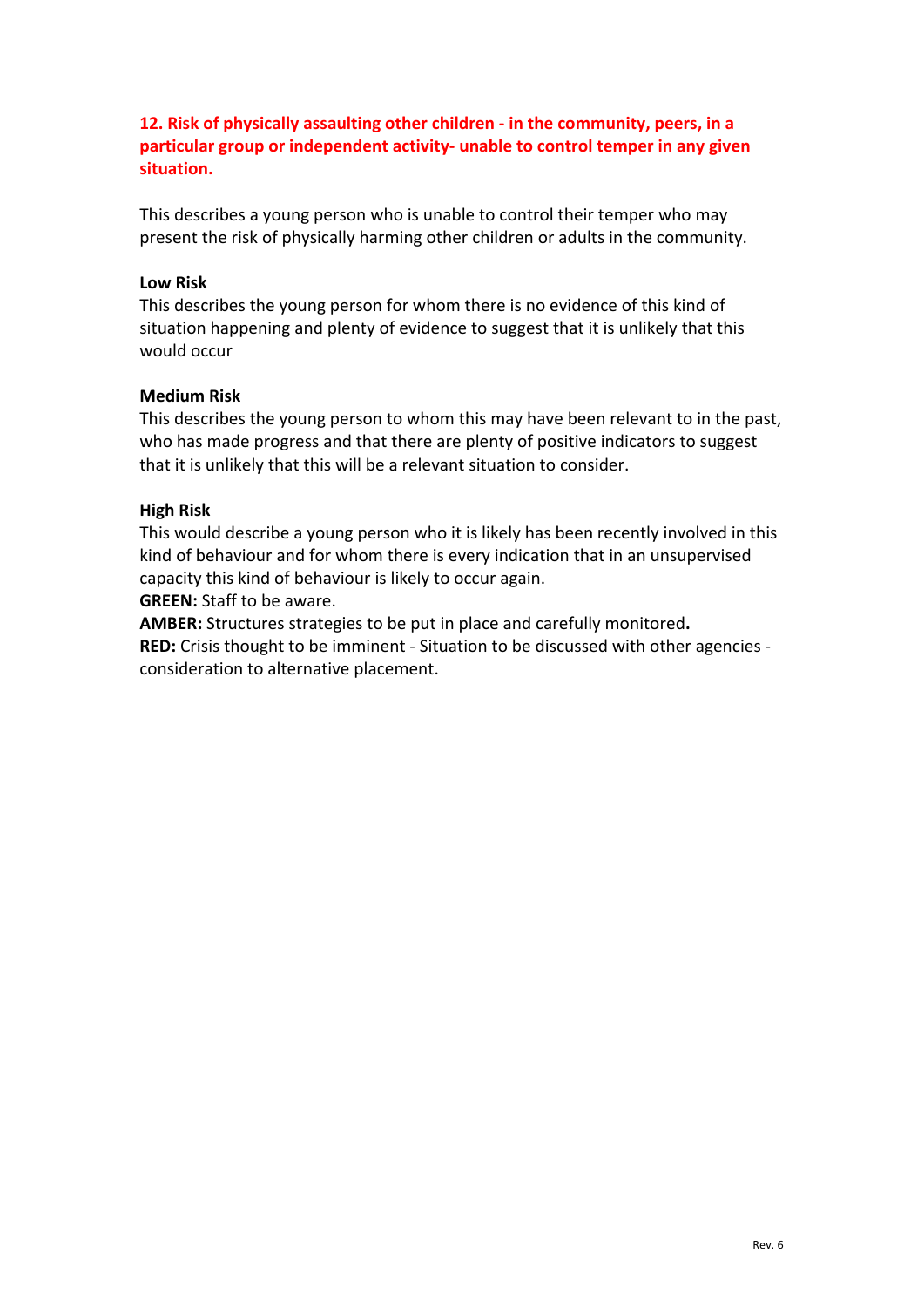# **13. Risk of inappropriate sexualised behaviour**

The key word here is 'inappropriate' and describes behaviour of a sexual nature that is apparent to others.

For example, masturbation amongst teenagers is expected. It may become inappropriate if others are made aware of when and where it is happening, either as a result of vocalising, or exposure to in public places. It may in some circumstances cause offence or constitute a criminal offence.

This may also include exposure of genitals and in some cases flirtatious behaviour and mild forms of inappropriate touching.

It is inappropriate sexualised behaviour as no-one else is affected other than perhaps visually and as a result may be effected emotionally, but not harmed. In the event that someone is harmed it becomes Sexually Harmful behaviour.

#### **Low Risk**

This describes a young person for whom there is no evidence that this issue is relevant.

#### **Medium Risk**

This would describe a young person who this may have been an issue in the past that has been involved in therapeutic work with other agencies. They now make great progress within their recovery and intervention plan within Pear Tree and whilst it has been an issue some time ago there is plenty of positive evidence to suggest that it is unlike to be relevant at this point in time.

#### **High Risk**

This would describe a young person to who it is likely that this kind of behaviour would be relevant, who may have been involved in incidents as described above either recently or quite some time ago. Where there is a distinct lack of progress being made in work with other agencies, or their recovery and intervention plan with Pear Tree. Where it is thought likely that in the event of a young person being in an unsupervised capacity that an offence of this nature may occur. **GREEN:** Staff to be aware.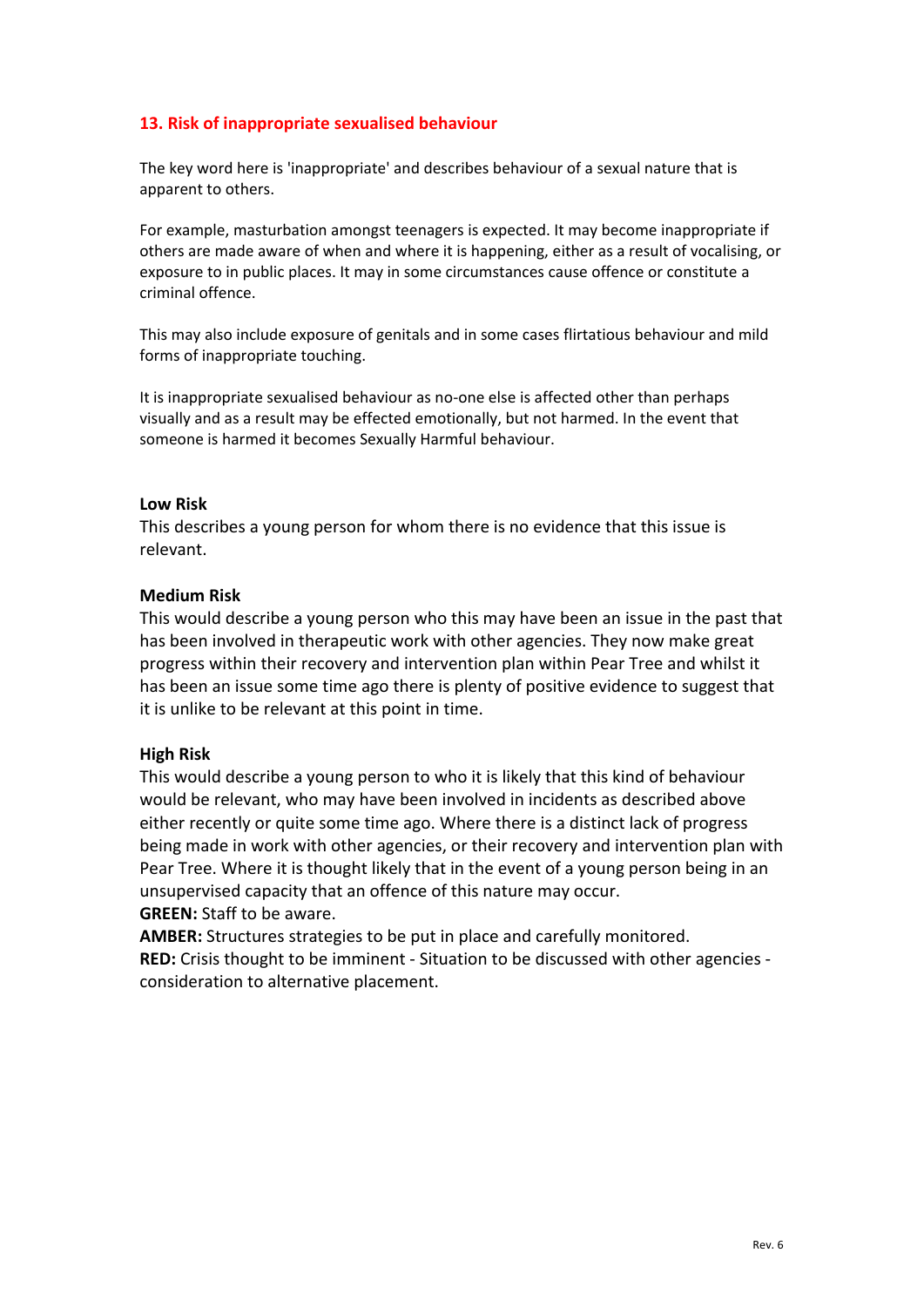# **14. Risk of sexually harmful behaviour with children in the community.**

This describes a young person who is likely to display sexually offending behaviour in the community. Who evidence has shown is able to offend outside of the home where limited relationship have been developed and an absence of prolonged intense grooming strategies are required to engineer opportunities to offend. In other words offence may occur with limited or no relationship.

#### **Low Risk**

This describes a young person for whom there is no evidence that this issue is relevant.

#### **Medium Risk**

This would describe a young person who this may have been an issue in the past that has been involved in therapeutic work with other agencies. They now make great progress within there recovery and intervention plan within Pear Tree and whilst it has been an issue some time ago there is plenty of positive evidence to suggest that it is unlike to be relevant at this point in time.

#### **High Risk**

This would describe a young person to who it is likely that this kind of behaviour would be relevant, who may have been involved in incidents as described above either recently or quite sometime ago. Where there is a distinct lack of progress being made in work with other agencies, or their recovery and intervention plan with Pear Tree. Where it is thought likely that in the event of a young person being in an unsupervised capacity that an offence of this nature may occur. **GREEN:** Staff to be aware.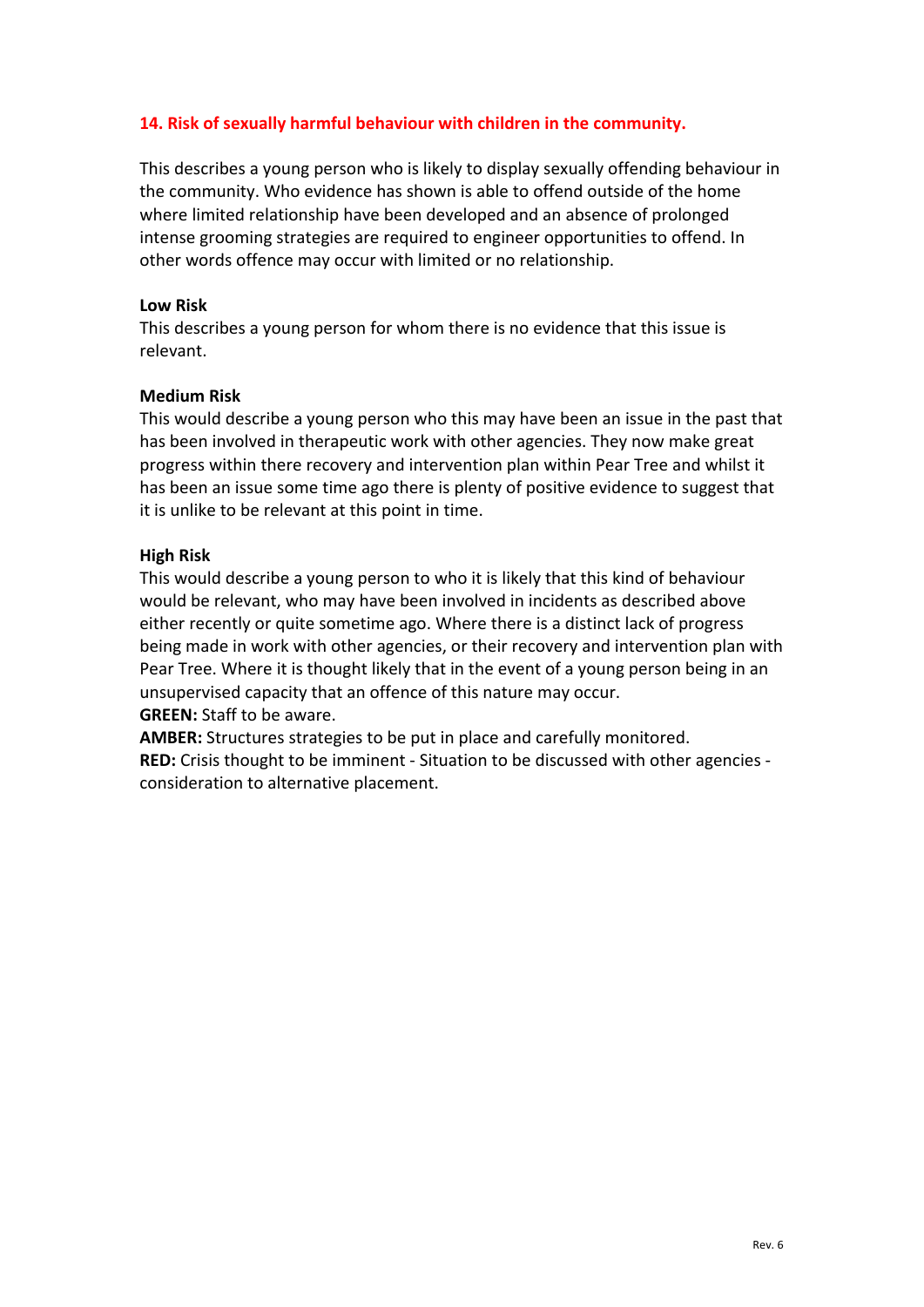# **15. Risk of sexually harmful behaviour with children and young people in their home**

This describes a young person who may have been involved in sexually abusive behaviour within a home setting i.e. Their family home or foster home prior to Pear Tree or have been involved in incidents within Pear Tree of a sexually abusive nature. These incidents were not mutual consenting amongst same age peers. Where imbalance of power was evident and grooming strategies may be evident over a period of time and may be used to coerced a young person into a situation where they become vulnerable to the risk of sexual abuse.

#### **Low Risk**

This describes a young person for whom there is no evidence of the above behaviour being relevant

# **Medium Risk**

This would describe a young person who may have been involved in situations in the past of this nature who have been involved in positive work with other agencies and displayed significant progress in their recovery and intervention programme within Pear Tree. This would suggest that this kind of behaviour is unlikely to be relevant, but the risks are identified.

# **High Risk**

This would describe a young person who it is thought this kind of behaviour in an unsupervised capacity would be relevant, where there is as lack of progress being made, with other agencies or with in the recovery and intervention programme within Pear Tree. Where it is thought that if this young person was left in an unsupervised capacity other children or young people would be at risk within a short period of time.

**GREEN:** Staff to be aware.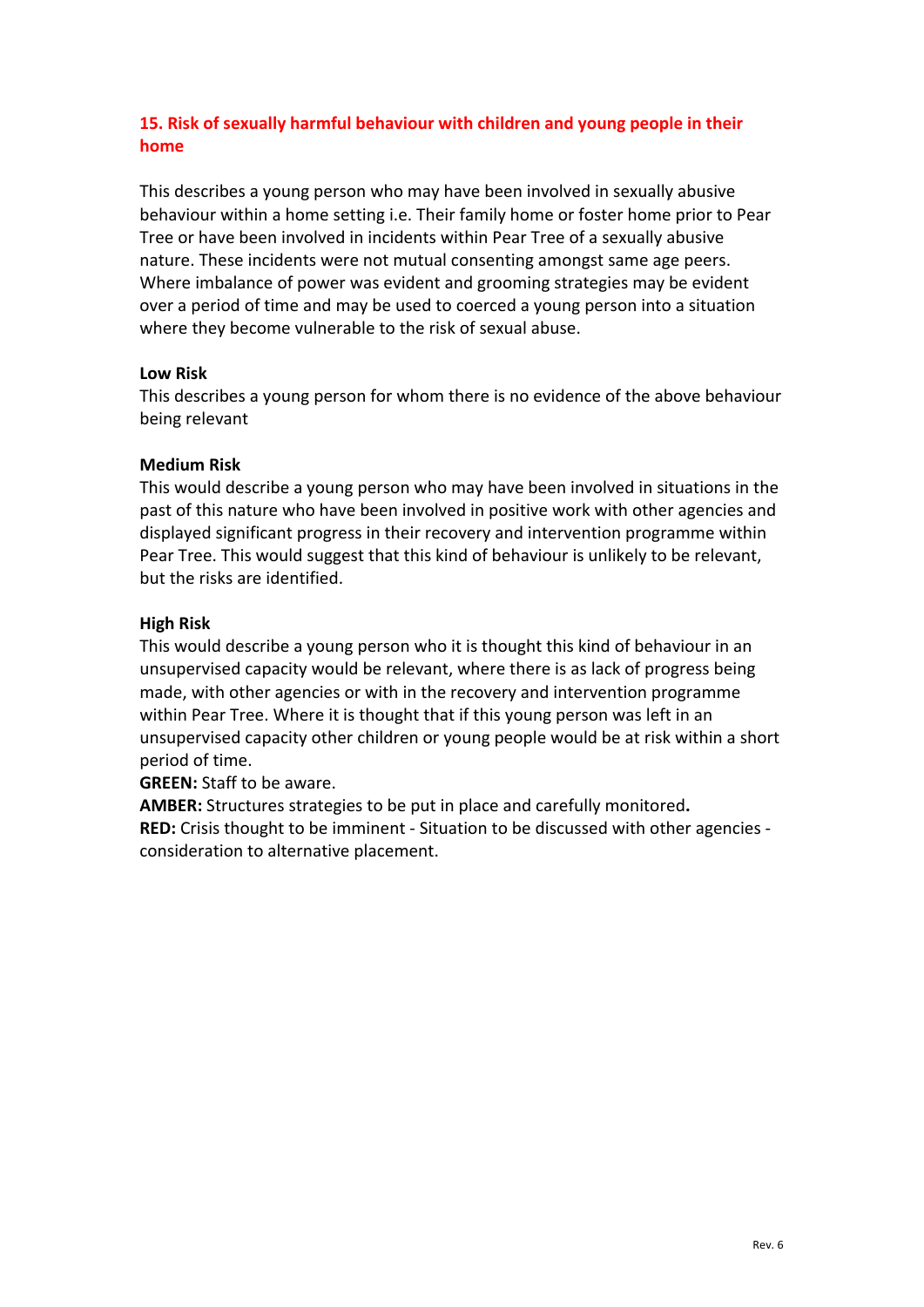# **16. Risk of fire lighting behaviour**

This describes a young person who may be involved in lighting fires, however small within a domestic setting or in the community without the permission of supervising adults.

#### **Low Risk**

This would describe a young person for whom there is no history of this kind of behaviour and staff observations around bonfires have not given cause for concern.

# **Medium Risk**

This would describe a young person whom:-

- may have been involved in minor incidents in the past, where staff should be aware of a potential risk, but for whom this kind of behaviour is thought to be unlikely.
- has displayed concerning behaviour in the past but as a result of education is more aware of the risks and shows no intensity around the subject.
- as a result of smoking when independent of staff may be misguided enough to break the rules of the home and hide fire lighting equipment in the home. By doing so increasing the risk that they may use equipment to 'light up' or the equipment may be found by others who may use it.

#### **High Risk**

This would describe a young person who has a history of starting fires. Who displays a level of intensity around the subject and it is thought if allowed access to, fire lighting materials presents a very real danger of fire starting. Who does not display any acknowledgment of the dangers or consequences of such behaviour and for who there is little evidence of them conforming to boundaries without staff intervention. **GREEN:** Staff to be aware.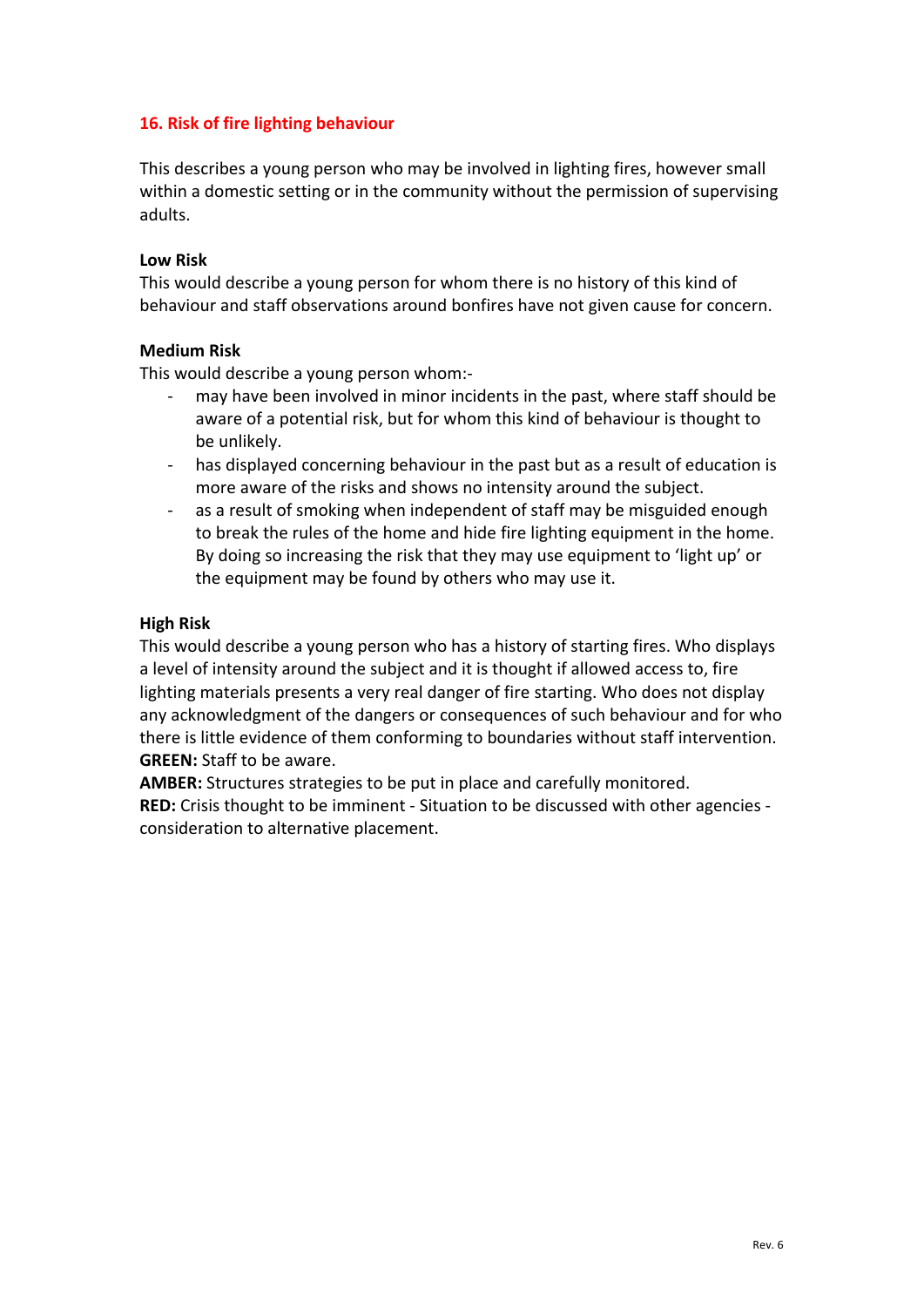# **17. Risk of malicious allegations**

This describes a young person who makes allegations for a variety of reasons. Either to distract attention from their own behaviour and to redirect that attention to others. To use this kind of behaviour as a tool to intimidate others, whether children, young people or adults. This describes the young person who is quite prepared to lie to get other people into trouble and is aware of the harm they are causing to others.

#### **Low Risk**

- This would describe a young person for whom there is no evidence of this kind of behaviour being relevant.

#### **Medium Risk**

This would describe a young person for whom this kind of behaviour may have been relevant in the distant past, but where there have been no recent incidents, or a young person who may make mild mannered unfounded complaints against others on a regular basis without necessarily recognising the seriousness of their actions.

#### **High Risk**

This would describe a young person who uses above strategies who has no consideration for the feelings of others or the consequences of their behaviour on others.

**GREEN:** Staff to be aware.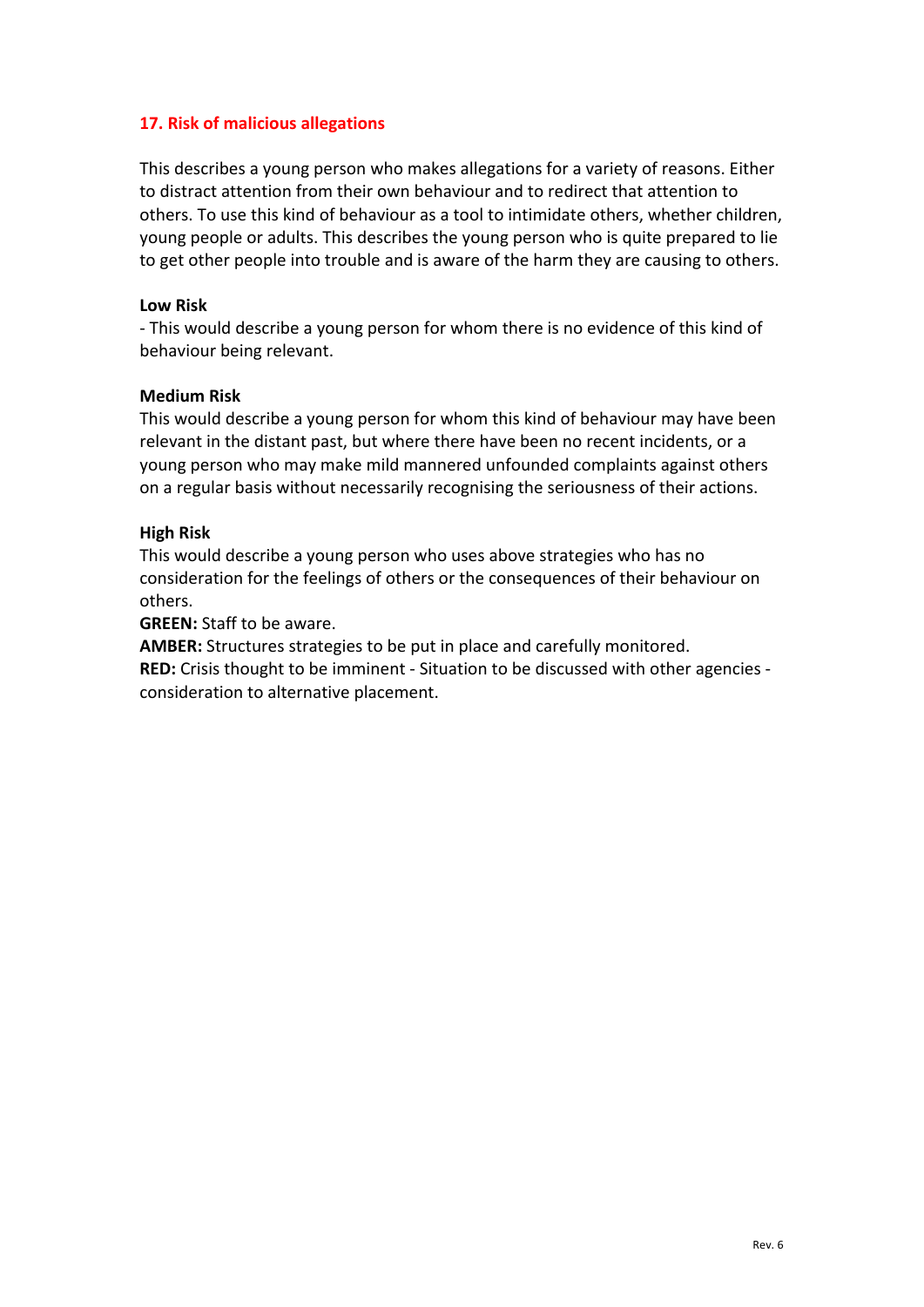# **18. Risk presented by the Young person of bullying**

This describes a young person acting as a bully. This should cover different types of bullying e.g. On the grounds of race, gender, disability or sexual orientation, which includes name-calling. The use of physical violence, threats, intimidation, physiological and emotional abuse should also be covered. Support mechanisms should be put in place to support children that may be victims of their bullying and the young person who bullies, should be given suitable guidance.

#### **Low Risk**

This describes a young person where there has been no evidence, that they have been a bully and that it is felt unlikely, for whom this would become an issue.

#### **Medium Risk**

This describes a young person who may have displayed this kind of behaviour in the past, but where it is thought that progress has been made in this area and there is positive evidence. That it is also felt that in the absence of any recent incidents that this is kind of behaviour is not likely to occur.

#### **High Risk**

This describes a young person who, it is likely has been recently involved in this kind of behaviour and for whom there is every indicator that despite suitable guidance and advice, in an unsupervised capacity this kind of behaviour is likely to occur again. **GREEN:** Staff to be aware.

**AMBER:** Structures strategies to be put in place and carefully monitored.

**RED:** Crisis beyond any kind of acceptable level - Situation to be discussed with other agencies-consideration to alternative placement.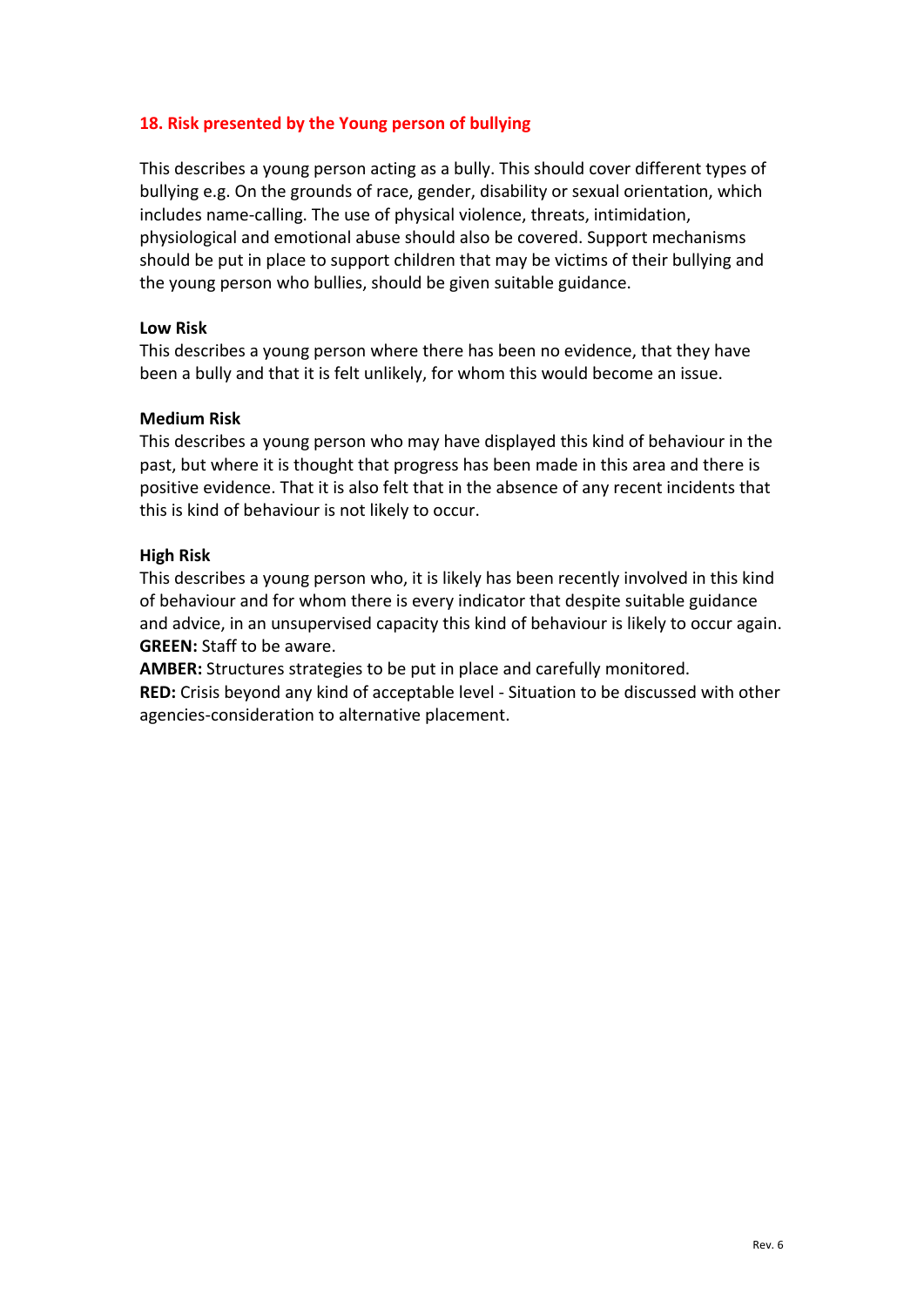# **19. Risk of cyber bullying, grooming or victimising other children/adults in the community - through use of the internet or mobile phones**

This describes a young person acting as a bully or who is likely to display harmful behaviour and is using the internet or mobile phones as a medium to achieve this; this should cover different types of bullying or sexually harmful behaviour:

- Emotional abuse through use of threats and intimidation.
- Grooming, coercion, sexual exploitation of themselves or others, to engage an individual.
- The use of mobile phones or internet to promote inappropriate relationship, seek out inappropriate relationships or seek opportunities to offend in the future.
- Use material or contacts to reinforce sexually harmful behaviours or beliefs.

Support mechanisms should be put in place to support children who may be victims of bullying or grooming strategies and the young person who bullies or who is grooming, should be given suitable guidance and opportunities to do so removed.

#### **Low**

This would describe a young person for whom there is no evidence of this kind of behaviour being relevant.

# **Medium**

This would describe a young person, to whom this kind of behaviour may have been relevant in the past but has demonstrated that they are making good progress and positive steps towards this issue, resulting in this not being prevalent.

# **High**

This would describe a young person who it is likely has been recently involved in this kind of behaviour and for whom there is every indication that in an unsupervised capacity this kind of behaviour is likely to occur again.

**GREEN:** Staff to be aware.

**AMBER:** Structures strategies to be put in place and carefully monitored.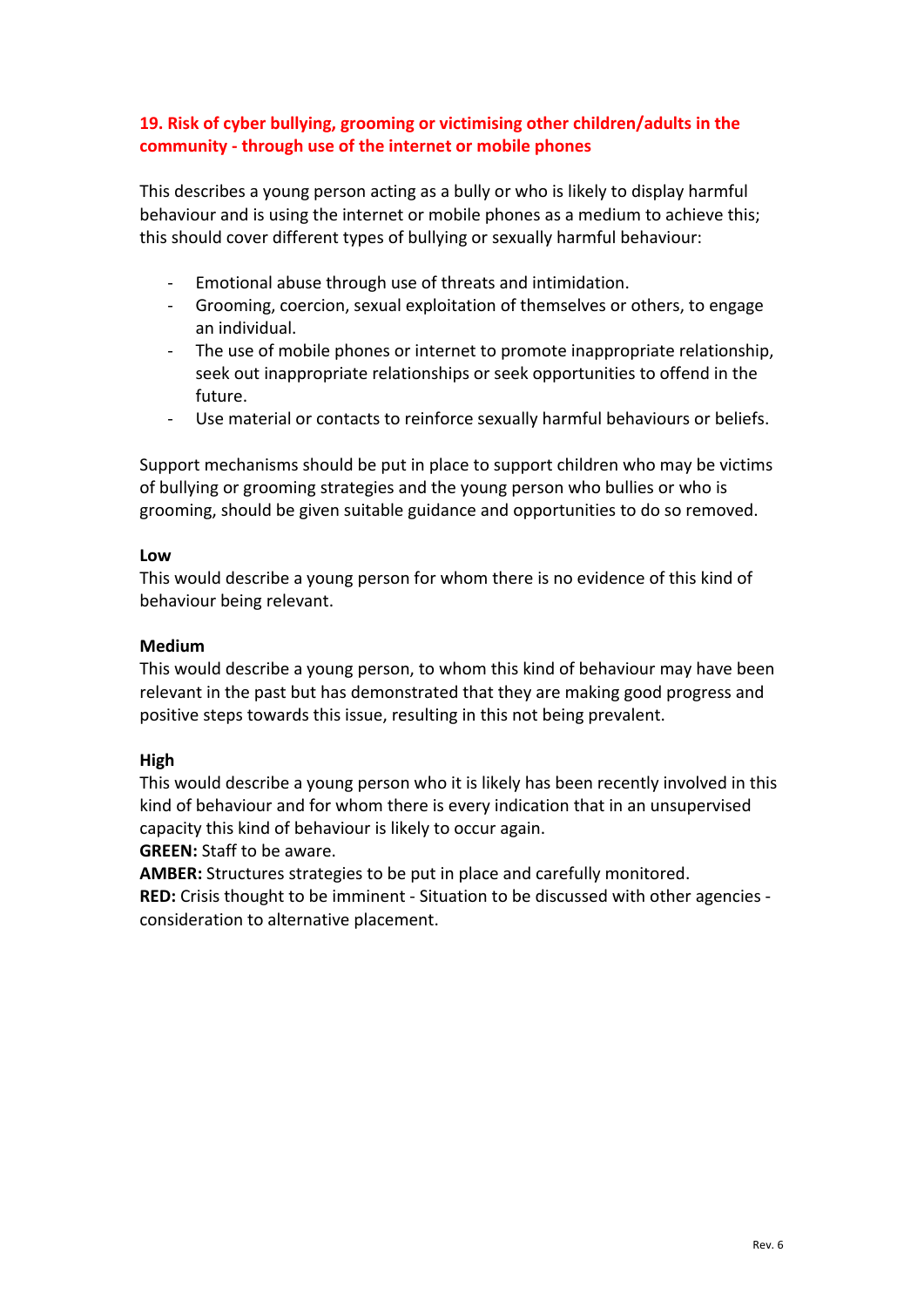# **20. Risk of radicalisation**

Pear Tree recognises its responsibilities to identify and support young people who may be at risk of radicalisation in all its forms. Pear Tree also recognises that the background of young people who are vulnerable to be influenced by others who can have a negative and harmful impact on them, share many characteristics with the current population at Pear Tree.

- The absence of positive role model leadership.
- The desire to attach to a group to feel a sense of belonging.
- Angry with their life.

The children at Pear Tree have been assessed as being responsive to the influence of our teaching and input. Likewise they would be responsive to the negative influence of others if they were able to have sustained access such as through the use of social media.

Pear Tree recognises these issues as Safeguarding issues and will treat them as such. Your Single Point of Contact (SPOC) is your Safeguarding Officer. David Bartlett.

Whilst geographically Pear Tree operates within a low risk area for radicalisation, only one young person to fall victim to radicalisation is one too many. Also we must remember that our children and young people come from a wider region and their home areas may vary in risk. We already know they are vulnerable.

#### **Low**

This would describe a young person for whom there is no evidence of this kind of behaviour being relevant.

#### **Medium**

This would describe a young person who may be vulnerable to elements that contribute towards a young person being radicalised.

#### **High**

This would describe a young person who is experiencing elements that may lead to realisation or who may have already been radicalised.

**GREEN:** Staff to be aware.

**AMBER:** Structures strategies to be put in place and carefully monitored.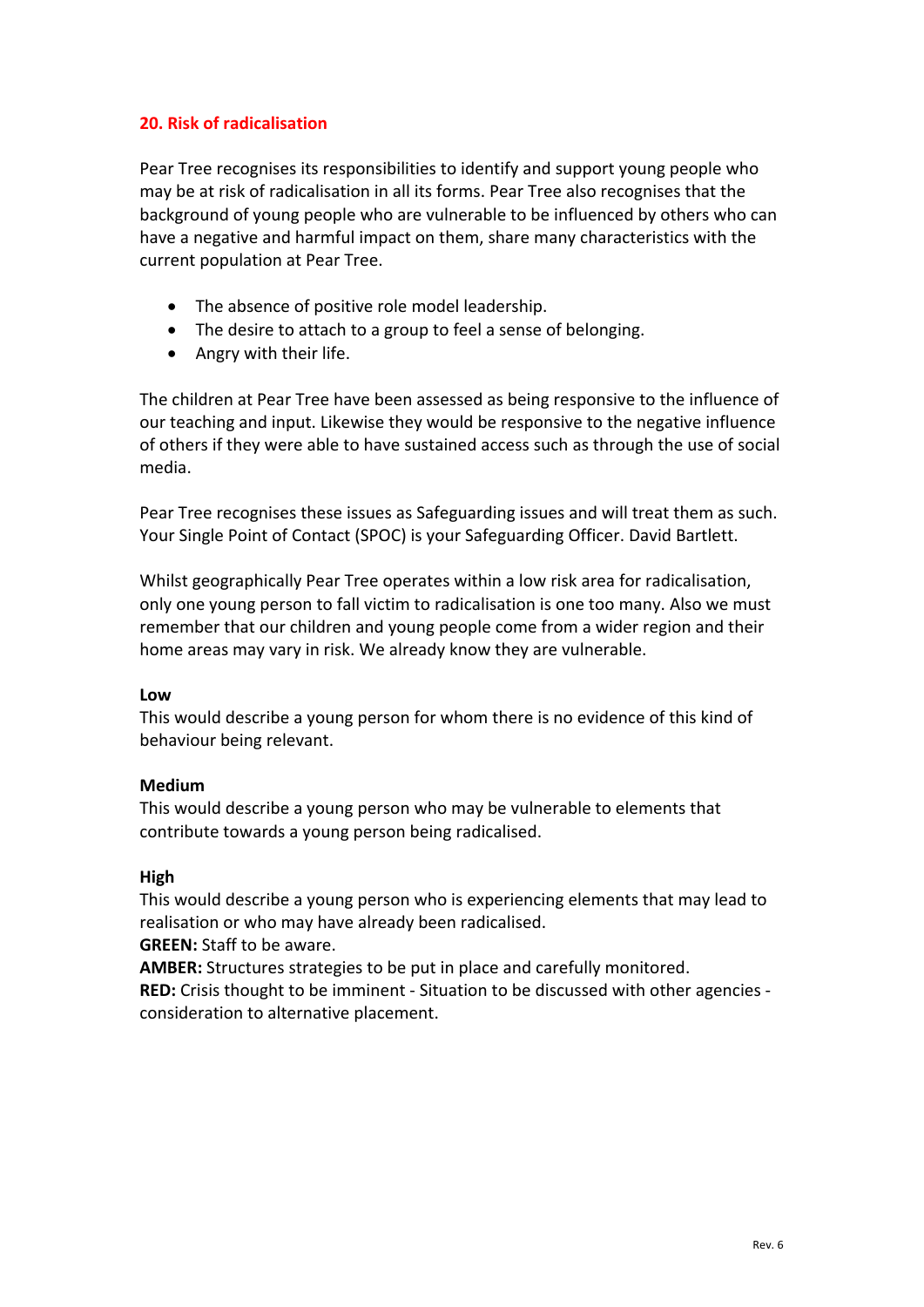# **21. Risk of absconding**

It must be remembered that absconding is not a risk but a behaviour. This risk assessment considers the likelihood and frequency of this happening. Other individual risk assessments will give an indication as to the problems the young person may encounter whilst unsupervised or during a period of absconding.

#### **Low Risk**

This describes a young person for whom there is no evidence to suggest that this kind of behaviour is likely.

#### **Medium Risk**

This would describe a young person to who this kind of behaviour may have been relevant in the past but has demonstrated that they are making good progress and positive steps towards this issue not being prevalent.

#### **High Risk**

This would describe a young person to who it is likely that this issue may be of concern, there have been recent incidents and it is thought that future occurrences are likely.

**GREEN:** Staff to be aware.